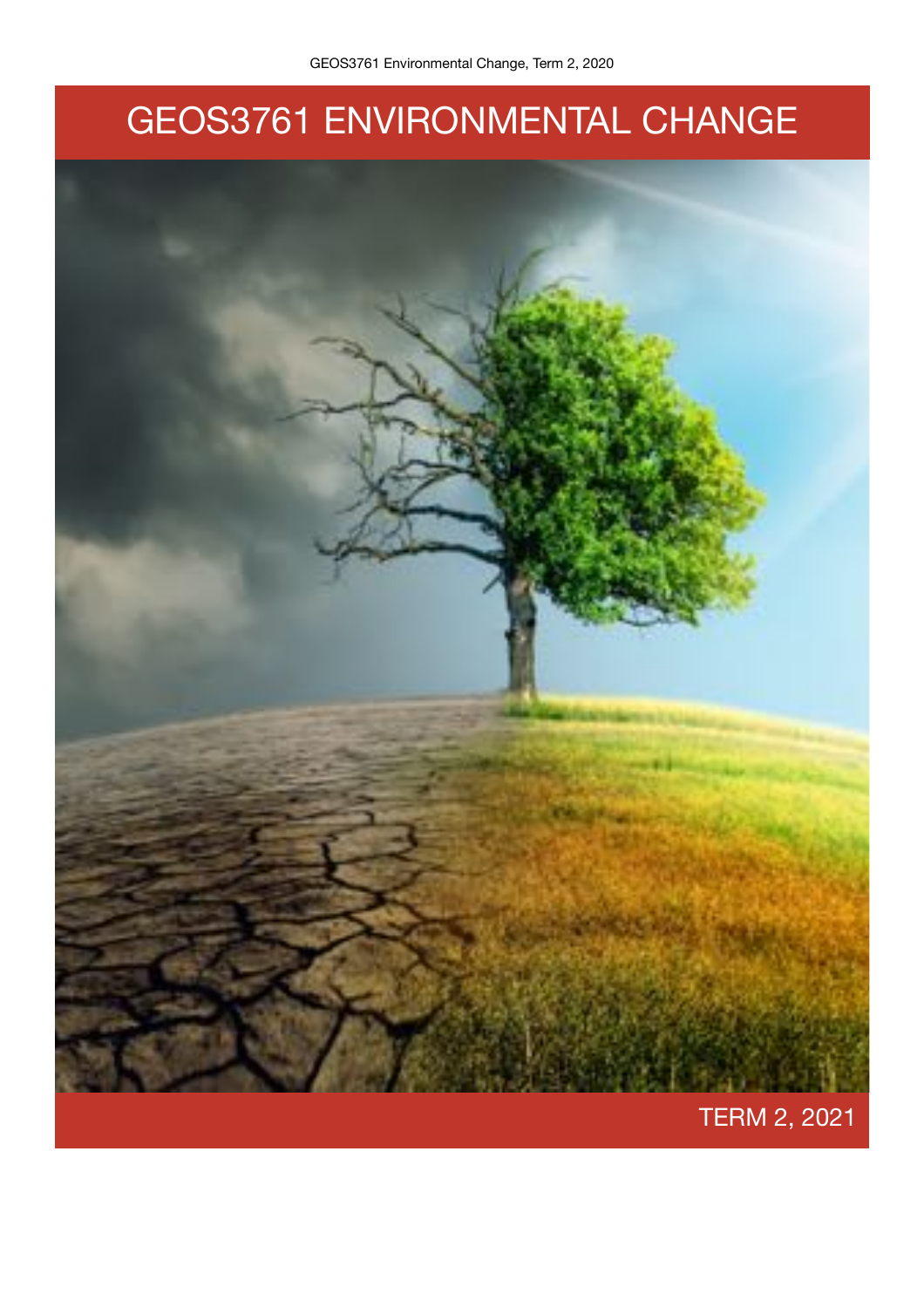Course Lecturers: [Prof. Chris Turney](http://www.christurney.com/) [Dr Zoë Thomas](http://www.bees.unsw.edu.au/zo%C3%AB-thomas) [Dr Haidee Cadd](https://research.unsw.edu.au/people/ms-haidee-cadd)



# **CONTENTS**



*'If we teach only the findings and products of science—no matter how useful and inspiring they may be—without communicating its critical method, how can the average person possibly distinguish science from pseudoscience?'*  CARL SAGAN (1934-1996)

2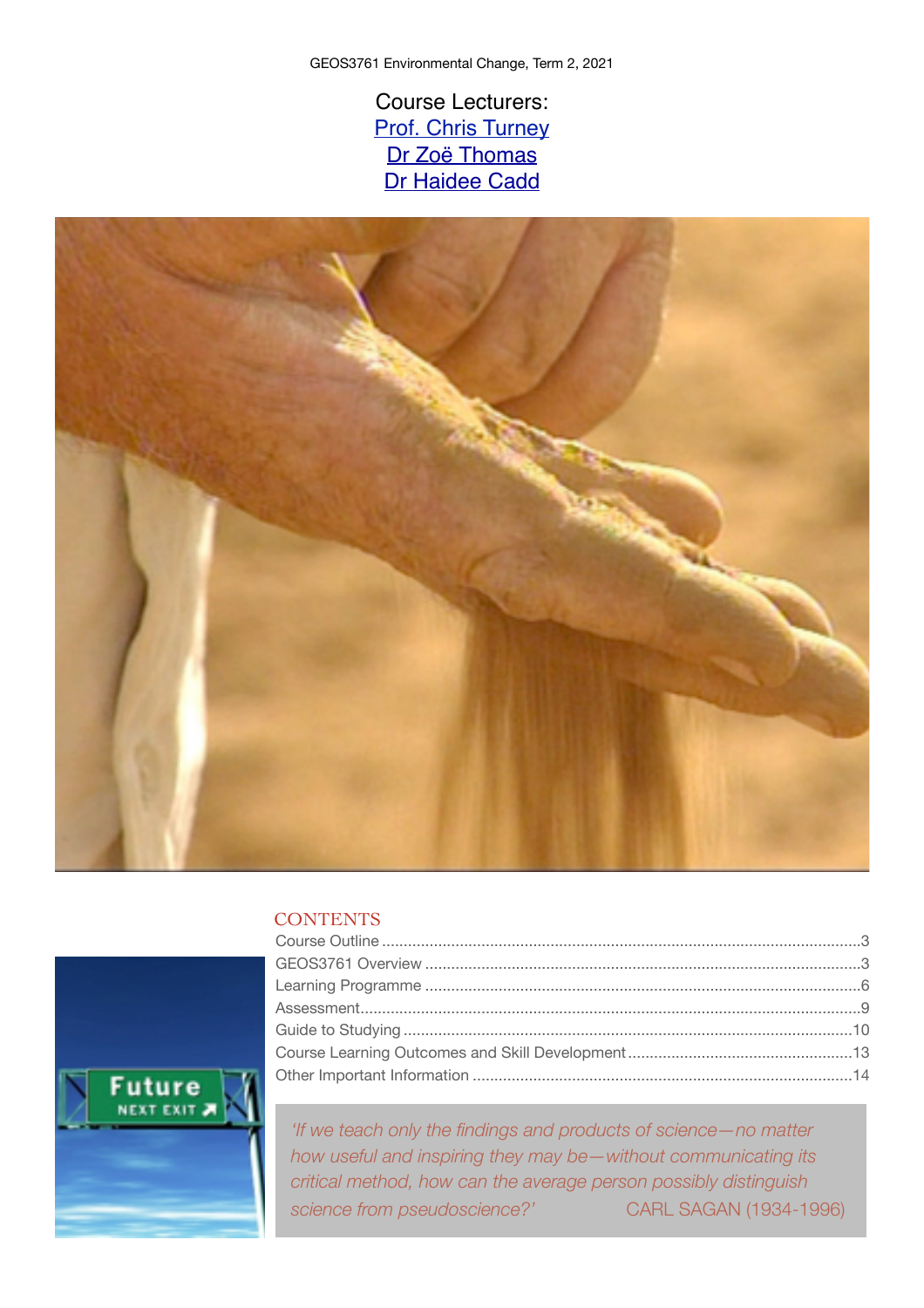## **COURSE OUTLINE**

Imagine a world of wildly escalating temperatures, apocalyptic flooding, devastating storms and catastrophic sea level rise. This might sound like a prediction for the future or the storyline of a new Hollywood blockbuster but it is something quite different: it's our past. When we're bombarded with worrying forecasts for the future, it seems hard to believe that such things could come to pass. Yet almost everywhere we turn, the landscape is screaming out that the world is a capricious place. But if we don't tune in, the message is lost. In a day and age of environmental crises, we need to urgently decipher the past and learn from it.

This next decade will be a period of profound change. Under pressure from accelerating decline in the state of the environment, the world in the 2020s will be when the impacts of climate change sadly become all too apparent. The enormity of what society faces is deeply alarming. It is in this next decade that radical transformations must be achieved at an unprecedented scale if we are to have any hope of meeting the international agreements set out by the 2016 Paris Climate Agreement and United Nations 2030 Sustainable Development Goals (SDGs).

There is an urgent need for graduates who can work across different disciplines and timescales; who can bring ideas together to help find solutions. Past environmental changes provide valuable insights into how our planet works and what this means for the future. The aim of this course is to provide you with a critical understanding of environmental changes and their impacts. Over the ten weeks we will delve into some of the great scientific and archaeological questions about what happened when...and why it matters. And to achieve this we will provide you with a range of key skills and capabilities for the future, regardless of whether you pursue a career in science or not.

## **GEOS3761 OVERVIEW**

[Prof. Chris Turney](http://www.christurney.com/) is Director of the [Earth and Sustainability Research Centre,](http://www.essrc.unsw.edu.au) the [Chronos 14Carbon-Cycle Facility,](http://www.14carboncycle.com) and Founding Director of cleantech company [CarbonScape.](https://www.carbonscape.com) Chris is the Course Convener and will be the first point of contact for any problems. Chris' office is on Level 5 of the Hilmer Building (Room 538). ARC DECRA Fellow [Dr Zoë Thomas](http://www.bees.unsw.edu.au/zo%C3%AB-thomas) and Postdoctoral Researcher [Dr Haidee Cadd](https://research.unsw.edu.au/people/ms-haidee-cadd) will also be supporting your learning and are in the Hilmer Building (Rooms 539 and 540 respectively).

GEOS3761 is delivered as a blended course. As a result, the content is provided through a combination of online material (including short films, quizzes and virtual fieldtrips) and face-to-face practicals (with the option to take the latter online). We also have a Moodle Discussion Forum which provides an opportunity for you to engage with everyone on the course. We'll be online several times a day so please feel free to post any questions or ideas you would like to discuss.

To support your learning, we are also offering optional one-hour sessions most Wednesdays at 2-3 pm, where we will be discussing recent environmental stories in the news and answering any questions you might have (for instance, about the practicals or assessments). These are far-ranging and friendly discussions, with students later describing how these sessions helped their learning. We want you to get the most of the ten weeks we have together so hope you can make it.

We're looking forward to working closely with you this this term!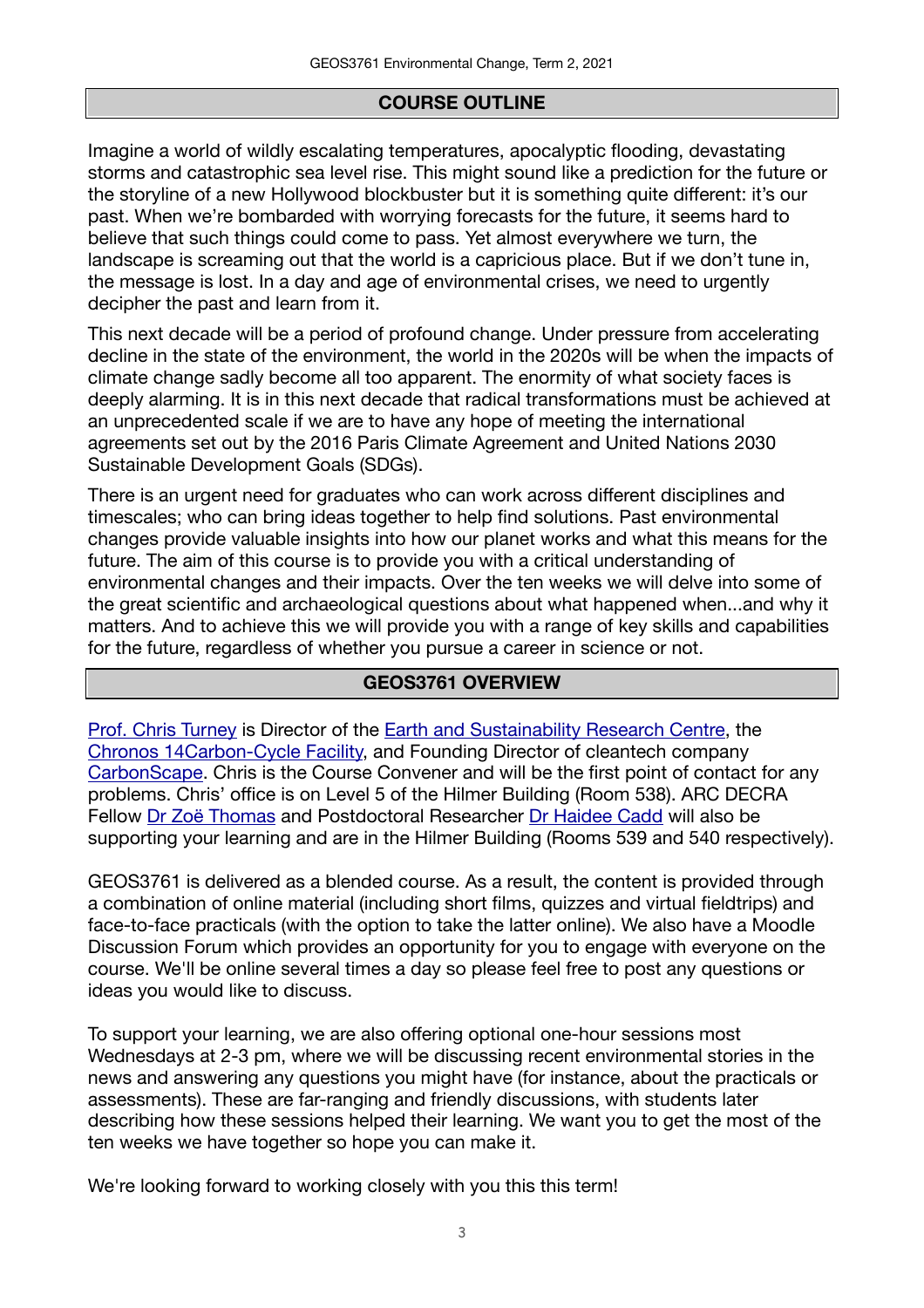Now for the official blurb…

| <b>Course</b><br><b>Description</b>           | Environmental change occurs over all temporal and spatial scales and<br>influences the atmosphere, climate, landforms, soils and vegetation. This<br>course will explore: Evolution of the Earth system; Modelling and impacts<br>of past, present and future environmental change; Humans as part of the<br>environment; Human impact on the atmosphere and climatic<br>consequences; Impacts of natural changes on human populations; and<br>Techniques for environmental reconstruction and dating the past.                                                                                                                                                                                                                                                                                                                                                                                                                                                                                                                                                                                                                                                                                                                                                                 |
|-----------------------------------------------|---------------------------------------------------------------------------------------------------------------------------------------------------------------------------------------------------------------------------------------------------------------------------------------------------------------------------------------------------------------------------------------------------------------------------------------------------------------------------------------------------------------------------------------------------------------------------------------------------------------------------------------------------------------------------------------------------------------------------------------------------------------------------------------------------------------------------------------------------------------------------------------------------------------------------------------------------------------------------------------------------------------------------------------------------------------------------------------------------------------------------------------------------------------------------------------------------------------------------------------------------------------------------------|
| Aims of the<br><b>Course</b>                  | In the course Environmental Change, anthropogenic environmental<br>change and human responses will be placed in the context of natural<br>processes. Drawing on examples from extreme events and long-term<br>changes, we will look at how past and contemporary processes can help<br>the world achieve the UN SDGs in the next decade. Underpinning this<br>course will be the scientific methods and implications for the future. This<br>course will hone your critical thinking, developing a wide range of skills<br>and capabilities that are transferrable beyond a career in science.                                                                                                                                                                                                                                                                                                                                                                                                                                                                                                                                                                                                                                                                                  |
| <b>Student</b><br>Learning<br><b>Outcomes</b> | By the end of this course, you will have an appreciation of environmental<br>change over a variety of timescales, ranging from ice ages and super-<br>interglacial warming, to contemporary interactions between humans and<br>the natural world, and their value in managing future change. Emphasis is<br>placed on understanding the various techniques for the reconstruction of<br>past environmental change. The blended delivery will investigate current<br>issues within the discipline, leading to an appreciation of the complexity of<br>contemporary challenges the world faces. The assessments will help<br>develop your ability to read the landscape and communicate your findings<br>to the public. GEOS3761 emphasises critical thinking, and the application<br>of environmental research to decision and policy making. Specific learning<br>outcomes for GEOS3761 are:<br>1. Demonstrate leadership through interpreting and communicating<br>applied knowledge to specialist and non-specialist audiences; and<br>2. Analyse critically, reflect on and synthesise information to solve<br>complex problems; and<br>3. Demonstrate an advanced understanding of the causes and impacts of<br>past environmental change, and implications for the future. |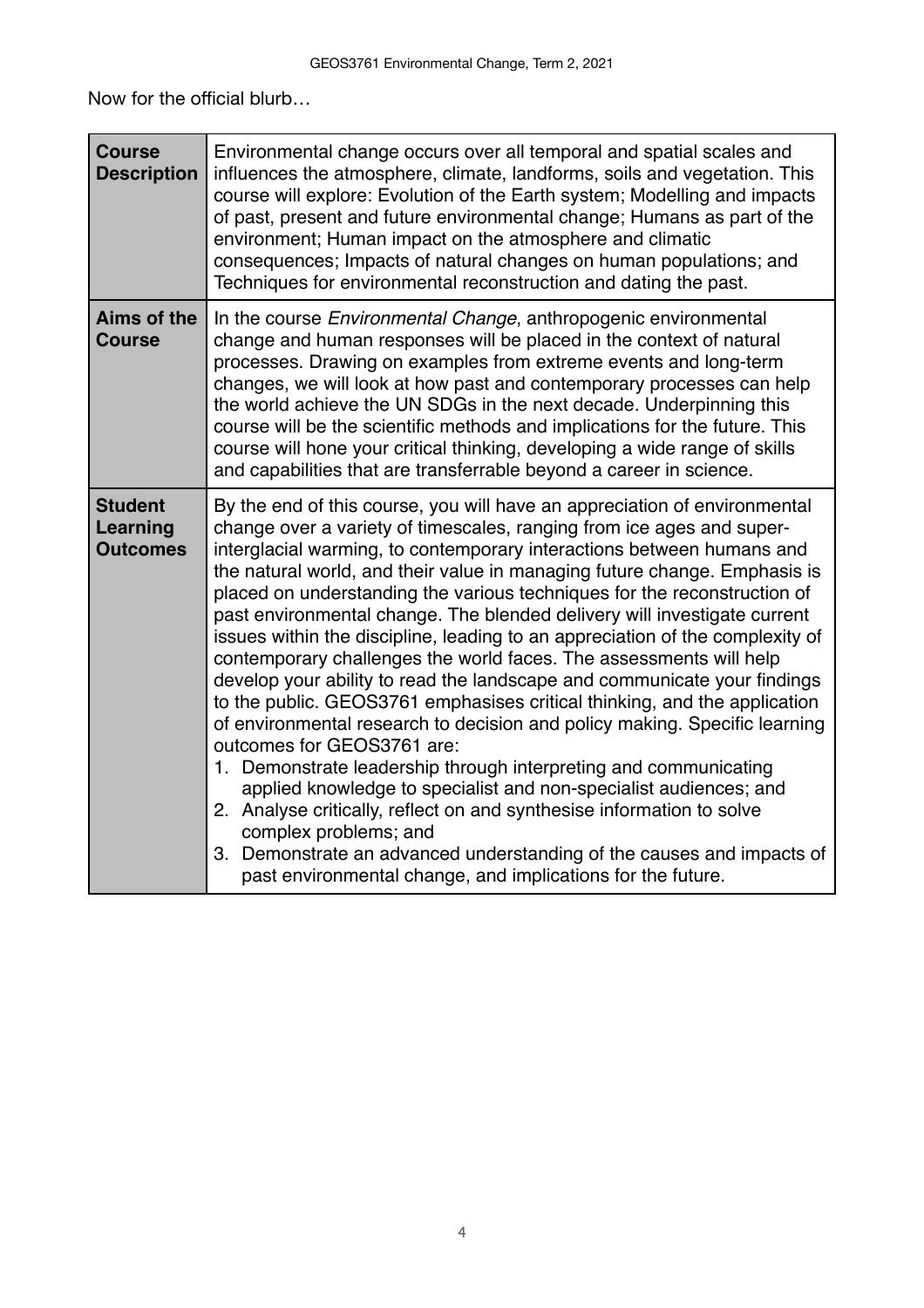| <b>Course</b><br><b>Structure</b> | GEOS3761 aims to introduce key events in our planet's history. This<br>course is delivered over ten weeks. Each week we will be exploring past<br>and contemporary environmental events through a mixture of eBooks,<br>short films, quizzes and virtual fieldtrips supported by practicals (the option<br>for face-to-face and online is provided to all students). The key texts for<br>each session are provided on Moodle.                                                  |
|-----------------------------------|---------------------------------------------------------------------------------------------------------------------------------------------------------------------------------------------------------------------------------------------------------------------------------------------------------------------------------------------------------------------------------------------------------------------------------------------------------------------------------|
|                                   | Do please pay close attention to announcements on Moodle. You will also<br>receive weekly updates on the course along with important<br>announcements that will be sent to your UNSW email address (so forward<br>this to whatever email account you use regularly).                                                                                                                                                                                                            |
|                                   | To help support your learning, we are offering optional one-hour<br>discussion sessions (which will be available online and face-to-face).<br>These will be run most Wednesdays (2-3 pm; Weeks 2-5, 7-10), where we<br>will be discussing recent environmental stories in the news and answering<br>any questions you might have (for instance, on the laboratory practicals).<br>Feel free to suggest topics that you'd like to explore; we're keen to hear<br>what you think. |
|                                   | We hope the above provides maximum flexibility for your learning,<br>especially if you are juggling studying with employment and other<br>responsibilities. But if you can't make any session, do remember there is<br>also the online Discussion Forum on Moodle, or you can contact Prof.<br><b>Chris Turney directly.</b>                                                                                                                                                    |
|                                   | Importantly, there is no exam for GEOS3761. Instead, you will be<br>undertaking assessments through the course that will support your<br>learning (see below).                                                                                                                                                                                                                                                                                                                  |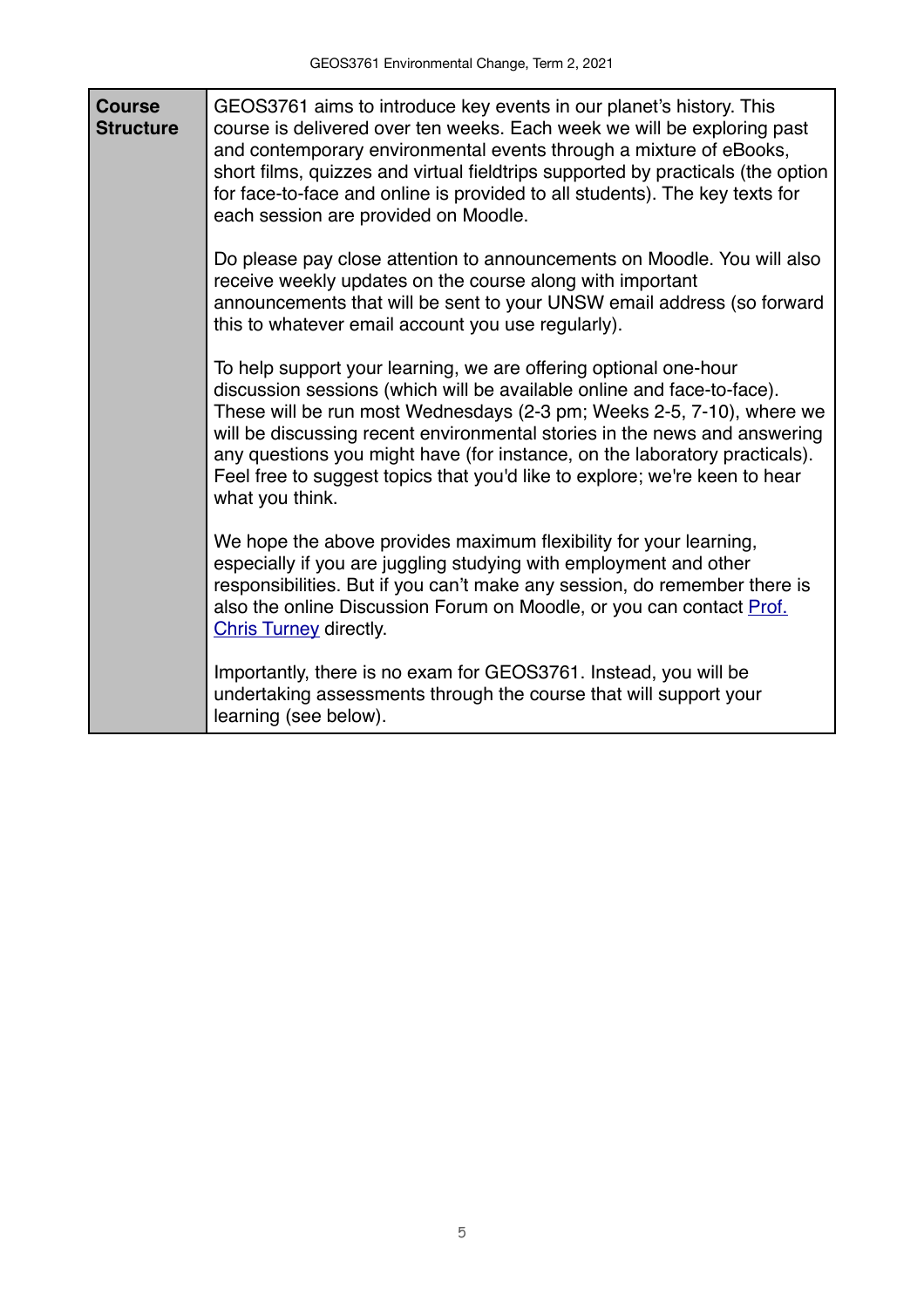## **LEARNING PROGRAMME**

Environmental change is a truly interdisciplinary subject. Each week we will be introducing a new topic that aims to scaffold your learning to understand contemporary and future environmental changes. But we don't want you to drown in reading so have selected a limited number of key texts for each topic and these are provided on Moodle. **Lectures are provided online for you to access anywhere, anytime; a pdf with transcipt is also available on Moodle.** Computer laboratory practicals take place each week and provide an opportunity to wrestle with real data (face-to-face sessions are Tuesdays 2-4 pm, with the option to undertake the work online). The course has an online Discussion Forum on Moodle that offers the chance to exchange ideas and ask questions through the ten weeks. If you would like to have a fuller discussion on a topic, we are also offering optional, informal one-hour discussion sessions most Wednesdays (2-3 pm).

To help you plan your time, all of the course content for Weeks 1 to 5 will be available from the start of Term 2; the second half of the course will be released in Week 5. It is important to note that there are weekly assignments through the course so don't lose sight of what needs to be done each week.

|    | <b>Week</b>        | <u>Topic</u>                                                                                 |
|----|--------------------|----------------------------------------------------------------------------------------------|
|    | 1. 31 May - 4 June | Introduction to Environmental Change: What is it?<br>No practical this week.                 |
|    | 2. 7-11 June       | <b>Welcome to the Anthropocene!</b><br><b>Practical 8 June: In Search of the Human Epoch</b> |
|    | 3. 14-18 June      | <b>Hothouse Earth</b><br><b>Practical 15 June: Zombie Virus</b>                              |
|    | 4. 21-25 June      | <b>The Last Global Warming</b><br>Practical 22 June: Australian Ice Age                      |
|    | 5. 28 June-2 July  | <b>Abrupt Climate Change</b><br><b>Practical 29 June: Megafaunal Extinction</b>              |
|    |                    |                                                                                              |
| 6. | 5-9 July           | <b>STUDY WEEK</b>                                                                            |
|    | 7. 12-16 July      | <b>Firestorm</b><br><b>Practical 13 July: Fire-Vegetation Dynamics</b>                       |
|    | 8. 19-23 July      | <b>Green Deserts</b><br><b>Practical 20 July: The Great Flood</b>                            |
|    | 9. 26-30 July      | Societal Collapse on Easter Island<br><b>Practical 27 July: Megadrought</b>                  |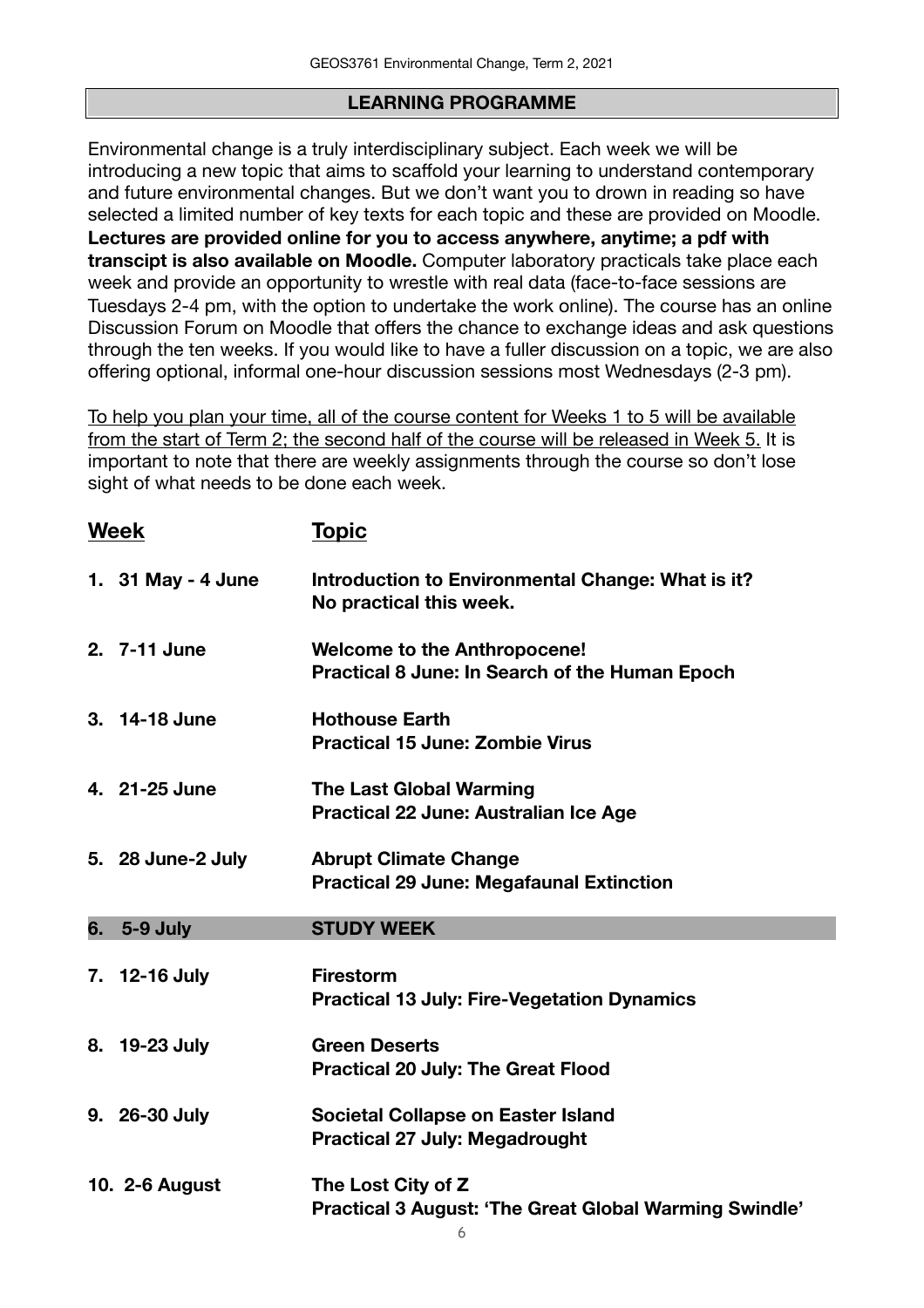#### **Laboratory Practicals**

Each week, we will be offering face-to-face laboratory practicals on Tuesdays 2-4 pm in the Basement Room 25 of the Science and Engineering Building (B25 in the SEB, Building E8). **Not sure where Building E8 is? [Click on this map link.](https://gis.unsw.edu.au/portal/apps/webappviewer/index.html?id=16af84163fd94cda9054f224993adb21)** 

You are very welcome to undertake the practical in your own time. But if you would like to join the class virtually, we will also be running the Zoom link for the course on the Tuesdays at 2-4 pm at <https://unsw.zoom.us/my/geos3761>.

For these practicals, you will need access to a computer. If you don't have a computer please let us know at the start of the class and we will try and arrange access during the session.

#### **To be COVID-safe during the practicals:**

- 1. Complete the COVID Lab Safety Module accessed via the course page on Moodle before the first face-to-face class (Week 2). You will not be permitted to join any of the teaching labs until you have completed the compulsory activities in this module.
- 2. Ensure you check-in using the QR code at the entrance to the room.
- 3. To be COVID safe, the room has a maximum capacity of 40 students.
- 4. Remember to sanitise/wash your hands on entry and exit.
- 5. Where 1.5 m physical distancing is not possible, and/or there is movement around the room, please ensure you wear a face mask.
- 6. Ensure you sanitise your workstation before and after the session.

#### **Discussion Sessions**

Each week, we will be holding optional, informal one-hour discussion sessions on Wednesday 2-3 pm in the Basement Room 25 of the Science and Engineering Building (this is the same room the Laboratory Practicals are taking place). If you would like to join the class virtually, we will also be running the sessions concurrently using the course Zoom link at<https://unsw.zoom.us/my/geos3761>. **If you are overseas and this time slot does not work for you, please let us know and we'll arrange a dedicated period.**

These sessions provide an opportunity to explore concepts and ideas in greater depth, with a focus on recent environmental stories in the news. This is also a chance to answer any questions you might have, for instance, on the practicals and assessments.

For each session, we have identified a short article from *[The Conversation](https://theconversation.com/au)* that will form the basis for our discussions. As you'll see for the assessments, *[The Conversation](https://theconversation.com/au)* is a fantastic online publication of short articles that share the latest ideas and thinking.

We hope you will find the topics listed overleaf engaging and thought-provoking. This is a terrifically important decade as the world grapples with an unprecedented number of environmental challenges. Interdisciplinary-trained graduates like yourself will be essential to help find solutions. But the following are not the only topics we can discuss. Do feel free to suggest others that you might like to explore; we're keen to hear what you think. We want you to get the most of the time together.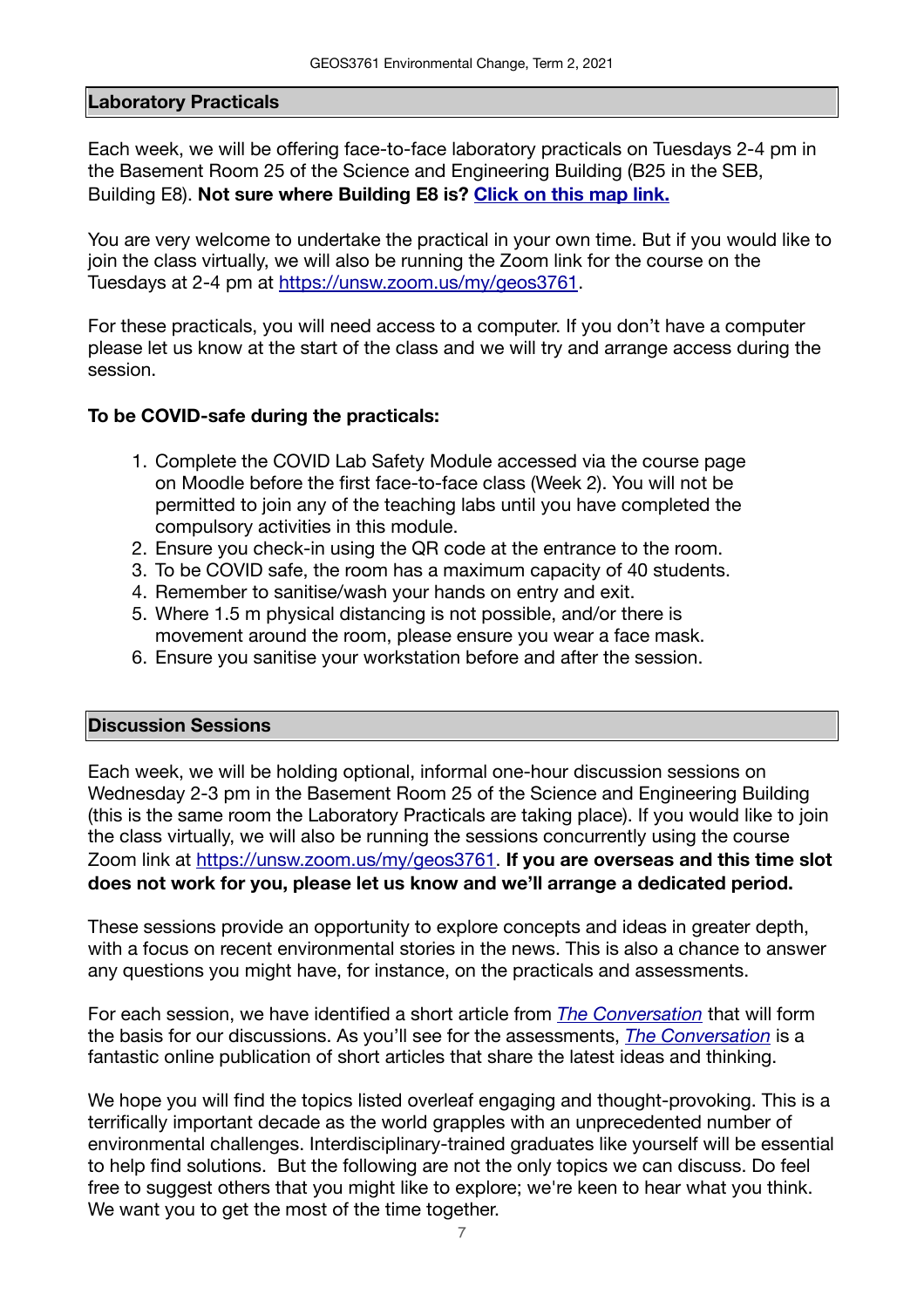Topics for the optional discussion sessions (Wednesdays, 2-3 pm; SEB B25 or via the course Zoom link at <u>https://unsw.zoom.us/my/geos3761</u>).

| Date (Week)        | <b>Discussion Title</b>                                                                                                                | Link                                                                                                                                                                            |
|--------------------|----------------------------------------------------------------------------------------------------------------------------------------|---------------------------------------------------------------------------------------------------------------------------------------------------------------------------------|
| 9 June (Week 2)    | Anthropocene began in<br>1965, according to signs left<br>in the world's 'loneliest tree'                                              | https://theconversation.com/<br>anthropocene-began-<br>in-1965-according-to-signs-<br>left-in-the-worlds-loneliest-<br>tree-91993                                               |
| 16 June (Week 3)   | Scientists hate to say 'I told<br>you so'. But Australia, you<br>were warned                                                           | https://theconversation.com/<br>scientists-hate-to-say-i-told-<br>you-so-but-australia-you-<br>were-warned-130211                                                               |
| 23 June (Week 4)   | The last ice age tells us why<br>we need to care about a<br>2°C change in temperature                                                  | https://theconversation.com/<br>the-last-ice-age-tells-us-<br>why-we-need-to-care-about-<br>a-2-change-in-<br>temperature-126923                                                |
| 30 June (Week 5)   | Mammoth task: the Russian<br>family on a resurrection<br>quest to tackle the<br>climate crisis                                         | https://theconversation.com/<br>mammoth-task-the-russian-<br>family-on-a-resurrection-<br>quest-to-tackle-the-climate-<br>crisis-138142                                         |
| 14 July (Week 7)   | A staggering 1.8 million<br>hectares burned in 'high-<br>severity' fires during<br><b>Australia's Black Summer</b>                     | https://theconversation.com/<br>a-staggering-1-8-million-<br>hectares-burned-in-high-<br>severity-fires-during-<br>australias-black-<br>summer-157883                           |
| 21 July (Week 8)   | Antarctica is headed for a<br>climate tipping point by<br>2060, with catastrophic<br>melting if carbon emissions<br>aren't cut quickly | https://theconversation.com/<br>antarctica-is-headed-for-a-<br>climate-tipping-point-<br>by-2060-with-catastrophic-<br>melting-if-carbon-emissions-<br>arent-cut-quickly-160978 |
| 28 July (Week 9)   | Greening the planet: we<br>can't just plant trees, we<br>have to restore forests                                                       | https://theconversation.com/<br>greening-the-planet-we-<br>cant-just-plant-trees-we-<br>have-to-restore-<br>forests-156910                                                      |
| 4 August (Week 10) | Why a net-zero future<br>depends on the ocean's<br>ability to absorb carbon                                                            | https://theconversation.com/<br>why-a-net-zero-future-<br>depends-on-the-oceans-<br>ability-to-absorb-<br>carbon-154453                                                         |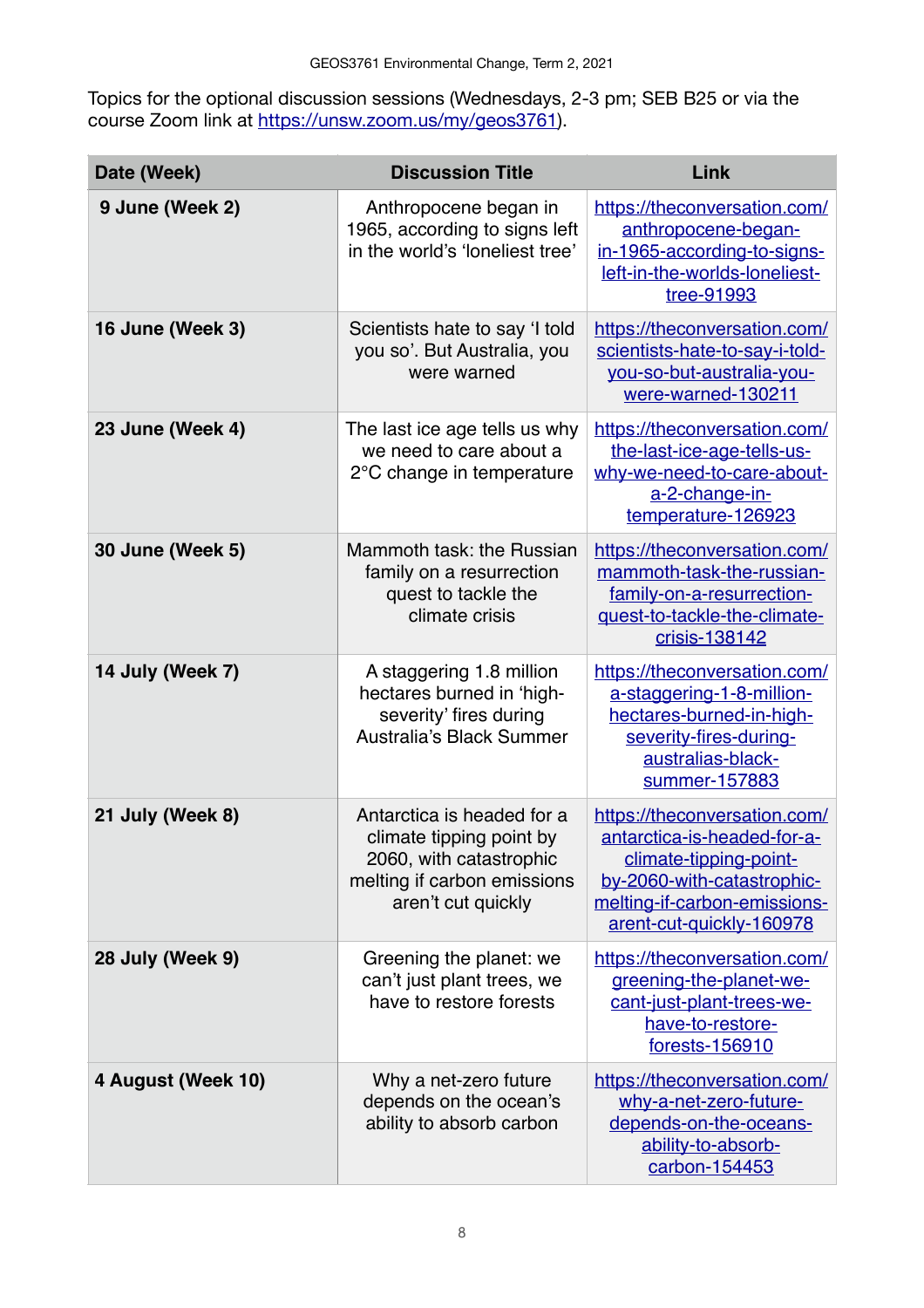## **ASSESSMENT**

The assessment of GEOS3761 comprises three parts. Details are provided on Moodle.

| <b>Description</b>                                                                   | $\%$                    | Due by                                                                                |
|--------------------------------------------------------------------------------------|-------------------------|---------------------------------------------------------------------------------------|
| 1. Small weekly tasks<br>(x10)                                                       | 20%<br>(worth 2% each)  | 5 pm Friday each week<br>(Wks 1-10)                                                   |
| 2. Science communication<br>articles in the style of The<br><b>Conversation (x3)</b> | 45%<br>(worth 15% each) | 5 pm Friday 18 June (Wk 3)<br>5 pm Friday 2 July (Wk 5)<br>5 pm Friday 30 July (Wk 9) |
| 2. Three-Minute Movie                                                                | 35%                     | 5 pm Friday 6 August (Wk 10)                                                          |

1. Please note, there is NO exam. And the weekly quizzes on Moodle are NOT assessed. The latter are provided to support your learning.

2. There is a 'Small Weekly Task' submission due by 9 July, which is Friday of Week 6. You are very welcome to submit this assessment before Week 6 if you chose to do so.

3. It is School policy that penalties will be deduced for the late submission of work (at 10% of the assignment mark for every day late – up to a maximum of 7 days after which the assignment will receive 0). Work will only be accepted after the end of Week 10 if accompanied by a medical certificate. Please follow the instructions on Moodle if you wish to apply for Academic Consideration.

4. To pass GEOS3761 a satisfactory performance is required in all components of the assessment. This means that all components of the assessment must be attempted. Unsatisfactory performance in any component may result in an UF grade ("unsatisfactory performance in an essential component of a course") even if your marks exceed 50%. **The Assessment Rubrics for GEOS3761 are provided on Moodle.** 

5. Academic misconduct is sadly on the rise and will not be tolerated in any form in this course. If not yet done so, you should familiarise yourself with what constitutes plagiarism and the repercussions when caught. Further details are provided below and through the course page on Moodle (including important online resources).

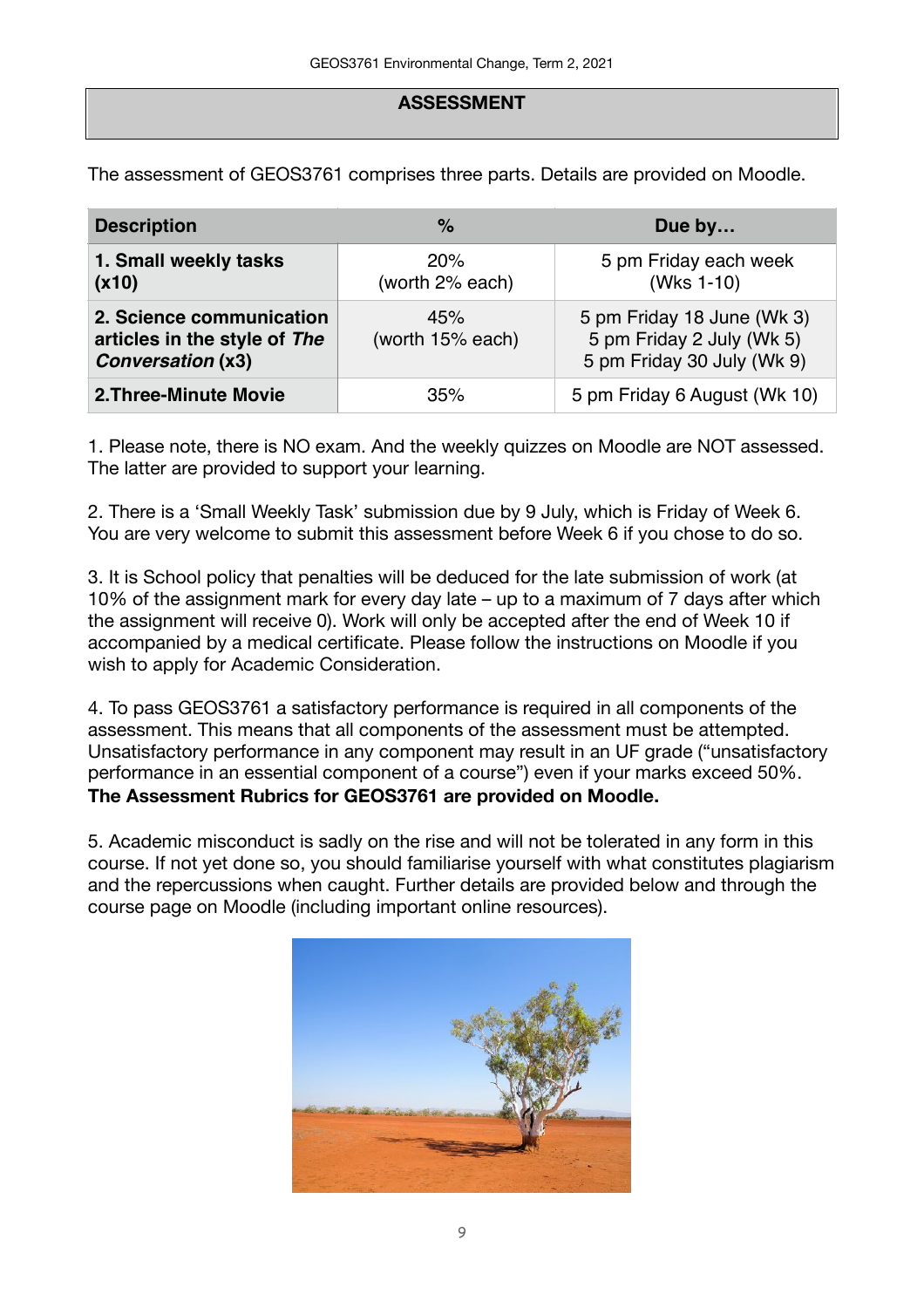# **GUIDE TO STUDYING**

The world is experiencing a worrying amount of environmental changes and as a result, scientific study across the many fields is vast. It is all too easy to lose track of your reading when you consider all the scientific papers, reports, magazine and books on the subject. We will guide you as best we can but the main thing is to engage with as much reading as you can on the topics being covered, and explore the concepts with your fellow students and teaching staff.

GEOS3761 does not have a text book *per se* but we have identified key texts that complement the topics being covered and these are provided on Moodle. These are just to get you started so you will need to use these to find other articles and books. [Google](https://scholar.google.com.au)  [Scholar](https://scholar.google.com.au) and [Scopus](https://primoa.library.unsw.edu.au/primo-explore/fulldisplay?vid=UNSWS&docid=UNSW_ALMA61158970170001731&context=L&search_scope=SearchFirst) are excellent resources for searching who is citing what. You may also want to consider using [CiteHero](https://citehero.com), a new academic search engine that allows you to research topics while you write, including automatic search and cite!

If you would like to get a sense of the interdisciplinary research undertaken by UNSW scientists working in the most remote and extreme part of our planet, you might be interested in reading (though this is not compulsory!)

Turney, C. (2017) *[Shackled: How a Scientific Expedition to Antarctica Became a Fight for](https://www.penguin.com.au/books/shackled-9780670079117)  [Survival.](https://www.penguin.com.au/books/shackled-9780670079117)* Penguin Random House, Australia. Published in the USA as *[Iced In: Ten Days](http://www.kensingtonbooks.com/book.aspx/35466)  [Trapped on the Edge of Antarctica](http://www.kensingtonbooks.com/book.aspx/35466)*.

As you have hopefully now started to realise, it is not the aim at university level to provide comprehensive notes for students to copy verbatim that cover the entire syllabus. Apart from being an impossible aim for a subject as vast as environmental change (and indeed for any other subject examined at university level), such an approach tends to stifle your thinking and development. Rather, we will be using the contact hours to introduce, develop and debate ideas. We hope you'll develop a background in theory by reading the relevant core materials and associated articles you may find, and joining us in group discussions. This is crucial for developing as an independent, critical thinker as you wrestle with a generation-defining topic.

# **Student Support**

The University offers a wealth of resources to support you during your time with us. You can find out more at Student Support [\(https://student.unsw.edu.au/advisors\)](https://student.unsw.edu.au/advisors). These resources include the [Learning Centre](https://student.unsw.edu.au/skills) which offers help to develop and refine your academic skills, advice with personal and health issues ([https://student.unsw.edu.au/](https://student.unsw.edu.au/educational-support-advice-personal-and-health-issues) [educational-support-advice-personal-and-health-issues\)](https://student.unsw.edu.au/educational-support-advice-personal-and-health-issues), and IT-related issues including remote access ([https://www.myit.unsw.edu.au/services/students\)](https://www.myit.unsw.edu.au/services/students).

# **China Students Access Network**

This service is to provide UNSW students in China with seamless network access to UNSW resources and functions from their homes abroad at [https://](https://www.myit.unsw.edu.au/services/students/china-students-access-network) [www.myit.unsw.edu.au/services/students/china-students-access-network](https://www.myit.unsw.edu.au/services/students/china-students-access-network). A Mandarin guide is available at [https://www.myit.unsw.edu.au/sites/default/files/documents/](https://www.myit.unsw.edu.au/sites/default/files/documents/China%20Students%20Access%20Network%20UNSW%20IT%20UNSW%20Sydney.pdf) [China%20Students%20Access%20Network%20UNSW%20IT%20UNSW%20Sydney.pd](https://www.myit.unsw.edu.au/sites/default/files/documents/China%20Students%20Access%20Network%20UNSW%20IT%20UNSW%20Sydney.pdf) [f](https://www.myit.unsw.edu.au/sites/default/files/documents/China%20Students%20Access%20Network%20UNSW%20IT%20UNSW%20Sydney.pdf).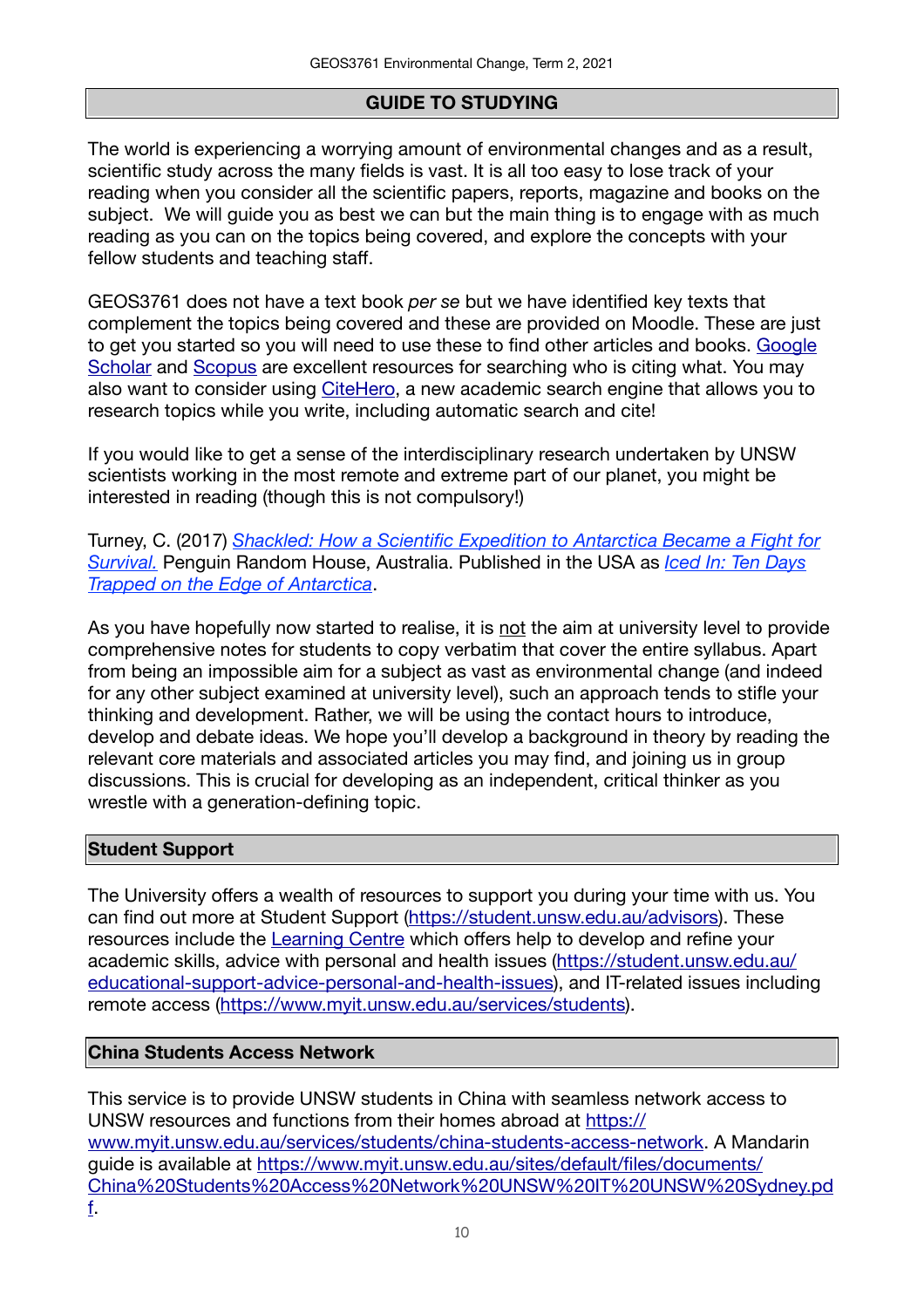Some technical information on skill sets you will gain from GEOS3761.

| <b>Graduate Attributes Developed in this Course</b>                    |                                                               |                                                                                                                                                                                                                                                                                                                                                                                                                                                                                                                                                                                                                                                                                 |  |
|------------------------------------------------------------------------|---------------------------------------------------------------|---------------------------------------------------------------------------------------------------------------------------------------------------------------------------------------------------------------------------------------------------------------------------------------------------------------------------------------------------------------------------------------------------------------------------------------------------------------------------------------------------------------------------------------------------------------------------------------------------------------------------------------------------------------------------------|--|
| <b>Attribute</b>                                                       | $3 =$ Major<br>$2 =$ Minor<br>$1 =$ Minimal<br>$0 = No$ Focus | <b>Activities/Assessment</b>                                                                                                                                                                                                                                                                                                                                                                                                                                                                                                                                                                                                                                                    |  |
| Research,<br>inquiry and<br>analytical<br>thinking<br>abilities        | 3                                                             | An ability to illustrate and discuss the contested and<br>provisional nature of knowledge and understanding;<br>an ability to critically evaluate a diverse range of<br>specialised techniques and approaches involved in<br>collecting geographical information; an ability to<br>identify, acquire, critically evaluate and synthesise<br>data from a range of sources; an ability to use dates<br>and ages to effectively and appropriately to<br>understand past change; an ability to effectively and<br>appropriately interpret and use numerical information;<br>and an ability to reflect on the process of learning and<br>evaluate personal strengths and weaknesses. |  |
| <b>Capability and</b><br>motivation for<br>intellectual<br>development | 3                                                             | A critical understanding of a diverse range of<br>approaches to the generation of knowledge and<br>understanding across various geo-, bio- and<br>environmental science disciplines; and an<br>understanding of the nature of change within physical<br>environments.                                                                                                                                                                                                                                                                                                                                                                                                           |  |
| <b>Ethical, social</b><br>and<br>professional<br>understanding         | 3                                                             | An understanding of reciprocal relationships between<br>physical and human environments; contemporary<br>environmental issues considered with respect to past<br>environmental change; and an understanding of the<br>significance of time on physical and human<br>environments.                                                                                                                                                                                                                                                                                                                                                                                               |  |
| <b>Communication</b>                                                   | 3                                                             | An ability to communicate ideas, principles and<br>theories effectively and fluently by written means;<br>an ability to describe, apply and evaluate the diversity<br>of specialised techniques and approaches involved in<br>analysing geographical information.                                                                                                                                                                                                                                                                                                                                                                                                               |  |
| Teamwork,<br>collaborative<br>and<br>management<br><b>skills</b>       | 3                                                             | An ability to undertake individual and group learning<br>(including time management, library resource use and<br>website investigation) to achieve consistent, proficient<br>and sustained attainment.                                                                                                                                                                                                                                                                                                                                                                                                                                                                          |  |
| <b>Information</b><br>literacy                                         | 3                                                             | An ability to develop a sustained and reasoned<br>argument; and an ability to formulate and evaluate<br>questions and identify and evaluate approaches to<br>problem-solving.                                                                                                                                                                                                                                                                                                                                                                                                                                                                                                   |  |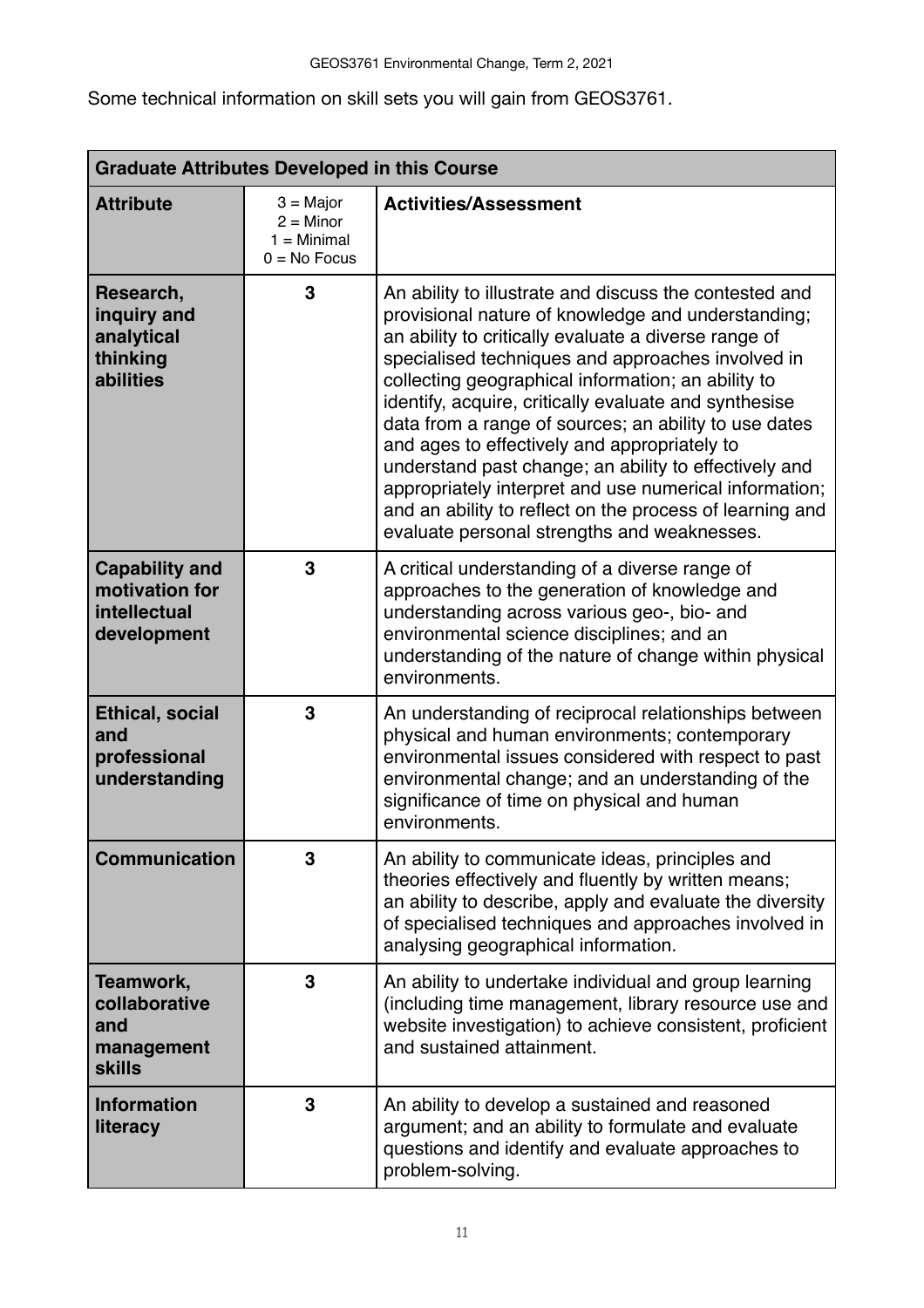#### **Learning Resources**

A number of scientific journals publish the latest findings in past environmental change, most of which you will find in the library with past copies online. Ask the librarians for guidance if any problems. The most important journals to get to know are:

*[Nature](http://www.nature.com) [Science](http://www.sciencemag.org) [Nature Geoscience](http://www.nature.com/ngeo/) [Nature Communications](http://www.nature.com/ncomms/) [Scientific Reports](http://www.nature.com/srep/)*

Excellent papers on 'hot' (current) topics can be found through leafing through the contents pages of these major science journals. By clicking on the links above you can search the titles and abstracts. If you wish to access the pdfs of the papers you will need to login via the university library system. Relevant papers also appear in a wide spectrum of other scientific journals, depending upon the topic covered. If you have not yet done so, find out where the above can be accessed (past and current issues). If you are not already familiar with the Library's browsing and electronic search systems, please seek the assistance of the librarians and ensure you know how to search topics and/or authors. This is an invaluable way of seeking out those helpful and crucial sources that may lay the foundation for a deep understanding of the course.

To support your reading, *[New Scientist](https://www.newscientist.com)* is recommended for an overview of recent developments in scientific understanding. For podcasts, *[Nature](http://www.nature.com/nature/podcast/)* and *[Science](http://www.sciencemag.org/podcasts)* offer summaries of the key scientific findings published in their weekly issues. For an alternative (arguably more fun!) view of science, *[The Guardian](https://www.theguardian.com/science/series/science)* does a fantastic weekly podcast of science in the news and is well worth subscribing to. Climate is an intrinsic part of environmental change. For an up-to-date view on climate change with regular contributions on the value of the past we highly recommend the excellent and accessible website [www.realclimate.org](http://www.realclimate.org).

If you do use web-based resources, please remember that not all sources are provided by reputable (scientific) sources. Unfortunately, there are a number of highly-visited sites that are maintained by individuals with limited scientific training and appear to have angermanagement issues!

Please do remember to check the dedicated pages for *GEOS3761* in Moodle regularly: all resources and announcements will be managed online. We want to encourage you to use the dedicated Discussion Forum on Moodle to ask any questions you might have and explore topics in the course (or any other environmental themes you might be interested in!).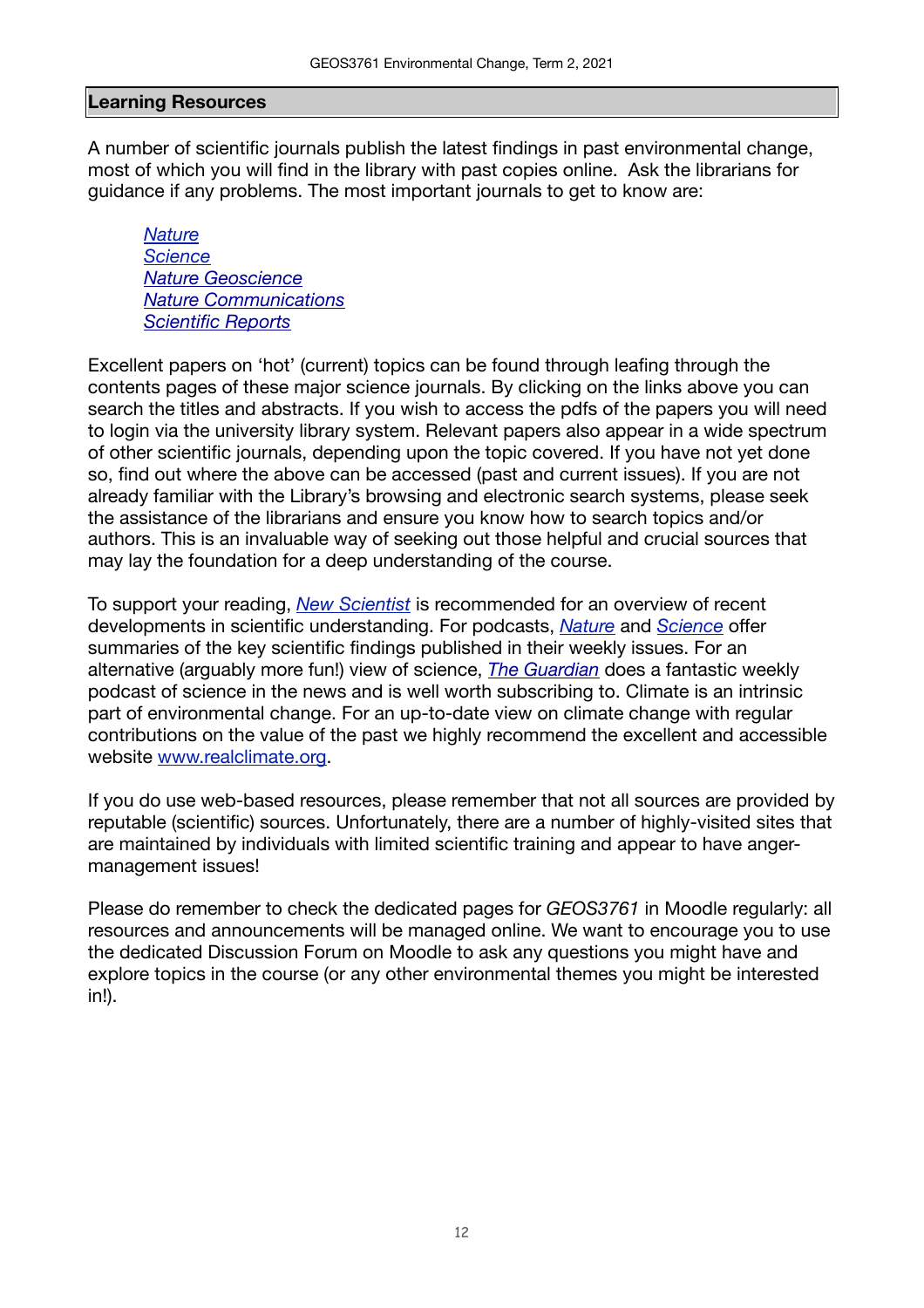## **What Is Expected From You**

If you read the suggested texts and understand them thoroughly, this will provide an excellent background for the module. To be awarded a High Distinction you will need to provide evidence of wider reading of the subject. Excellent answers show evidence of familiarity with specialist literature.

**As a guide, the UNSW Academic Board suggests that a normal workload for a 6 UOC course is approximately 9.4 hours per week (including contact hours, time spent on assessable tasks and preparation/reading).** 

## **COURSE LEARNING OUTCOMES AND SKILLS DEVELOPMENT**

During this course, you will learn a range of skills that will directly benefit you in your academic and professional careers. Specific learning outcomes for GEOS3761 are:

- Demonstrate an advanced understanding of the causes and impacts of past environmental change, and implications for the future;
- Analyse critically, reflect on and synthesise information to solve complex problems; and
- Demonstrate leadership through interpreting and communicating applied knowledge to specialist and non-specialist audiences.

The learning and teaching rationale underpinning the course draws on the following concepts:

- Learning is best achieved where students undertake a variety of tasks (reading, writing, discussing) and particularly those that stimulate higher-order thinking such as analysis, synthesis and evaluation. A variety of teaching methods and modes of instruction are employed in GEOS3761. Higher-order thinking is encouraged in GEOS3761 via interactive sessions, through discussion where questions and critical thinking are encouraged, and via the assessment tasks.
- The learning experience is also enhanced through the use of activities that are interesting and challenging. Students are more engaged in the learning process when the relevance of the material to professional, disciplinary and/or personal contexts is obvious. In GEOS3761 past environments are considered in the context of contemporary and future anthropogenic-driven change, making it relevant to all undertaking the course.
- GEOS3761 aims for an inclusive learning and teaching experience, creating a community of learners: dialogue is encouraged through the use of discussion/posts on Moodle, with examples of applications to industry, government and the Third-Sector.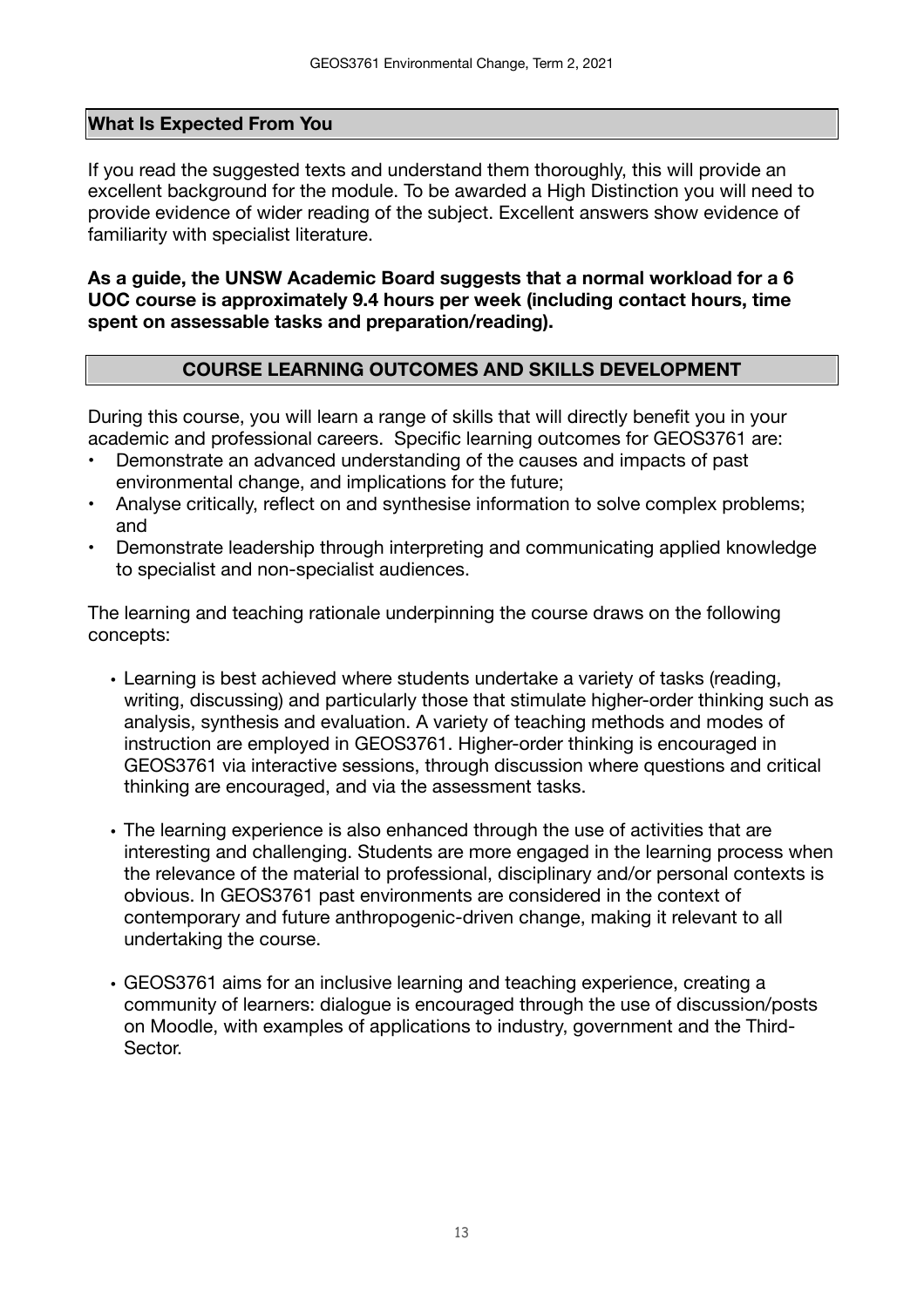# **OTHER IMPORTANT INFORMATION**

# **What is Plagiarism?**

Plagiarism is the presentation of the thoughts or work of another as one's own. Examples include\*:

 • direct duplication of the thoughts or work of another, including by copying material, ideas or concepts from a book, article, report or other written document (whether published or unpublished), composition, artwork, design, drawing, circuitry, computer program or software, web site, Internet, other electronic resource, or another person's assignment without appropriate acknowledgement;

paraphrasing another person's work with very minor changes keeping the meaning, form and/or progression of ideas of the original;

piecing together sections of the work of others into a new whole;

 • presenting an assessment item as independent work when it has been produced in whole or part in collusion with other people, for example, another student or a tutor; or

claiming credit for a proportion a work contributed to a group assessment item that is greater than that actually contributed.†

\*Based on that proposed to the University of Newcastle by the St James Ethics Centre. Used with kind permission from the University of Newcastle.

†Adapted with kind permission from the University of Melbourne.

For the purposes of this policy, submitting an assessment item that has already been submitted for academic credit elsewhere may be considered plagiarism. Knowingly permitting your work to be copied by another student may also be considered to be plagiarism. Note that an assessment item produced in oral, not written, form, or involving live presentation, may similarly contain plagiarised material. The inclusion of the thoughts or work of another with attribution appropriate to the academic discipline does not amount to plagiarism. The University recently updated its procedures on student plagiarism and these are available on the [UNSW Governance website](https://www.gs.unsw.edu.au/policy/documents/plagiarismprocedure.pdf).

Students are reminded that careful time management is an important part of study and one of the identified causes of plagiarism is poor time management. Students should allow sufficient time for research, drafting, and the proper referencing of sources in preparing all assessment items.

The [Learning Centre website](https://student.unsw.edu.au/skills) is the main repository for resources for students on plagiarism and academic honesty. These resources can be located via <https://student.unsw.edu.au/plagiarism>. [The Learning Centre](https://student.unsw.edu.au/skills) also provide substantial educational written materials, workshops, and tutorials to aid students, for example, in:

- correct referencing practices;
- paraphrasing, summarising, essay writing, and time management; and

appropriate use of, and attribution for, a range of materials including text, images, formulae and concepts.

Individual assistance is available on request from [The Learning Centre.](https://student.unsw.edu.au/skills)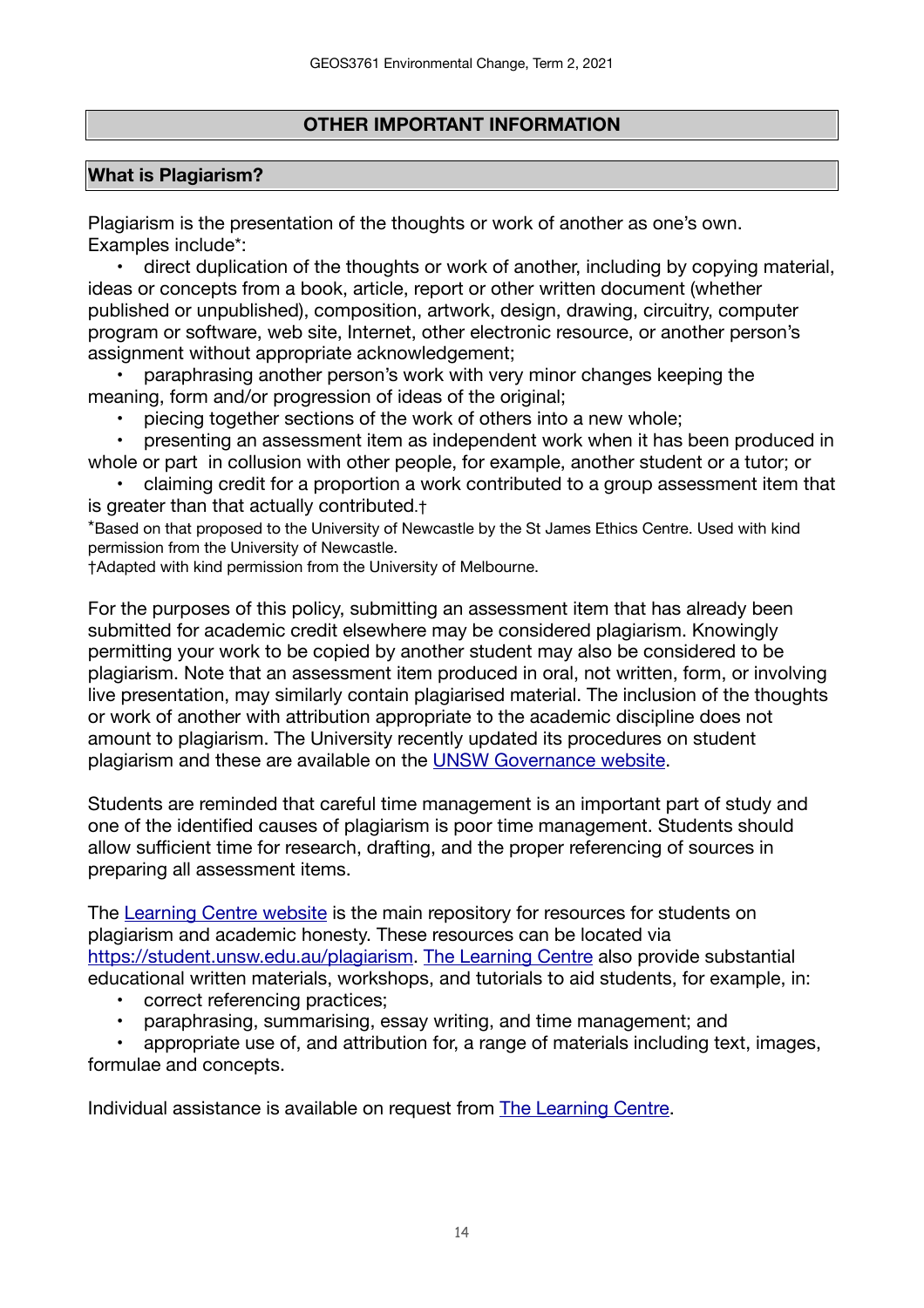#### **Relationship to Other Courses**

*Environmental Change* is a 6 units of credit (UOC) Stage 3 course and contributes to the *Geography Major* in Science (3970), the *Physical Geography Major* in Advanced Science (3972), to the *Environmental Science* (3988) and *Environmental Management* (3965) programs at the University of New South Wales. Whilst the course has synergies with biogeography, palaeoclimatology and climatology, Quaternary Science, other geo- and environmental sciences, it is designed to be accessible to all upper level students.

#### **Work Health and Safety in GEOS3761**

There are relatively few WHS issues associated with this course. Nonetheless, students should be aware that the BEES WHS site ([http://www.bees.unsw.edu.au/health-and](http://www.bees.unsw.edu.au/health-and-safety)[safety\)](http://www.bees.unsw.edu.au/health-and-safety) contains important information relating to workplace safety, including Covid-19. This information complements that which can be obtained from the UNSW WHS website (<http://www.ohs.unsw.edu.au>).

#### **Equity and Diversity**

Those students who have a disability that requires some adjustment in their learning environment are encouraged to discuss their study needs with the course convener prior to, or at the commencement of, their course, or with Equitable Learning Services who offer virtual drop-in sessions [\(http://www.studentequity.unsw.edu.au/](http://www.studentequity.unsw.edu.au/); email: [els@unsw.edu.au](mailto:els@unsw.edu.au)). Issues to be discussed may include access to materials, signers or note-takers, the provision of services and additional exam and assessment arrangements. **Please let us know in Week 1 if you have any specific learning needs.** Early notification is essential to enable any necessary adjustments to be made.

#### **Grievance Policy**

The UNSW Student Complaint Procedure is located at [https://www.gs.unsw.edu.au/](https://www.gs.unsw.edu.au/policy/documents/studentcomplaintprocedure.pdf) [policy/documents/studentcomplaintprocedure.pdf](https://www.gs.unsw.edu.au/policy/documents/studentcomplaintprocedure.pdf) and the procedure for the resolution of complaints about student experiences at the University is located at [https://](https://student.unsw.edu.au/complaints) [student.unsw.edu.au/complaints](https://student.unsw.edu.au/complaints).

In all cases you should first try to resolve any issues with the course convenor Prof. Chris Turney. If this is unsatisfactory, you should contact the School Grievance contact who is our Head of School, Professor Alistair Poore ([a.poore@unsw.edu.au\)](mailto:a.poore@unsw.edu.au). Director of Teaching and Learning in BEES Associate Professor Stephen Bonser [\(s.bonser@unsw.edu.au](mailto:s.bonser@unsw.edu.au)). The University Counselling Services can also offer support (Tel.: 02 9385 5418 or email: [counselling@unsw.edu.au\)](mailto:counselling@unsw.edu.au).